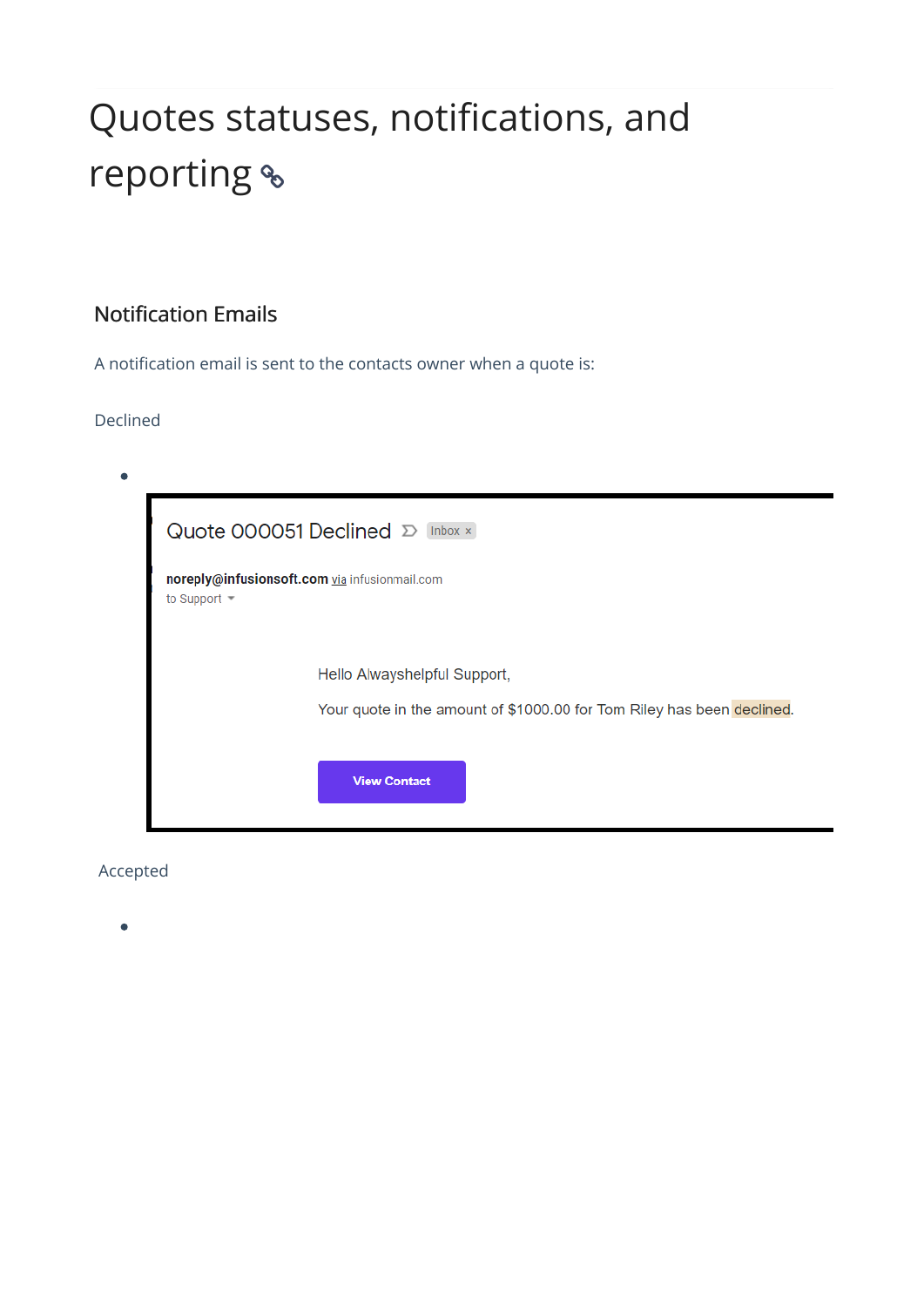|            | Quote 000049 Accepted ∑ Inbox x                                            |
|------------|----------------------------------------------------------------------------|
| to Support | noreply@infusionsoft.com via infusionmail.com                              |
|            | Hello Alwayshelpful Support,                                               |
|            | Your quote in the amount of \$1000.00 for Kyley Okoyama has been accepted! |
|            | An order has been created and payment needs to be applied.                 |
|            | <b>View Order</b>                                                          |

#### or Paid

| Quote 000057 Accepted $\mathcal{D}$<br>Inbox $\times$                                                                                                              |  |  |  |  |  |  |
|--------------------------------------------------------------------------------------------------------------------------------------------------------------------|--|--|--|--|--|--|
| noreply@infusionsoft.com via infusionmail.com<br>to Support                                                                                                        |  |  |  |  |  |  |
| Hello Alwayshelpful Support,<br>Your quote in the amount of \$100.00 for Ryker Leigh has been accepted!<br>An order has been created and payment has been applied! |  |  |  |  |  |  |
| <b>View Order</b>                                                                                                                                                  |  |  |  |  |  |  |

# Quote statuses

If your customer declines the quote, their page is refreshed, the word " Declined" with the current date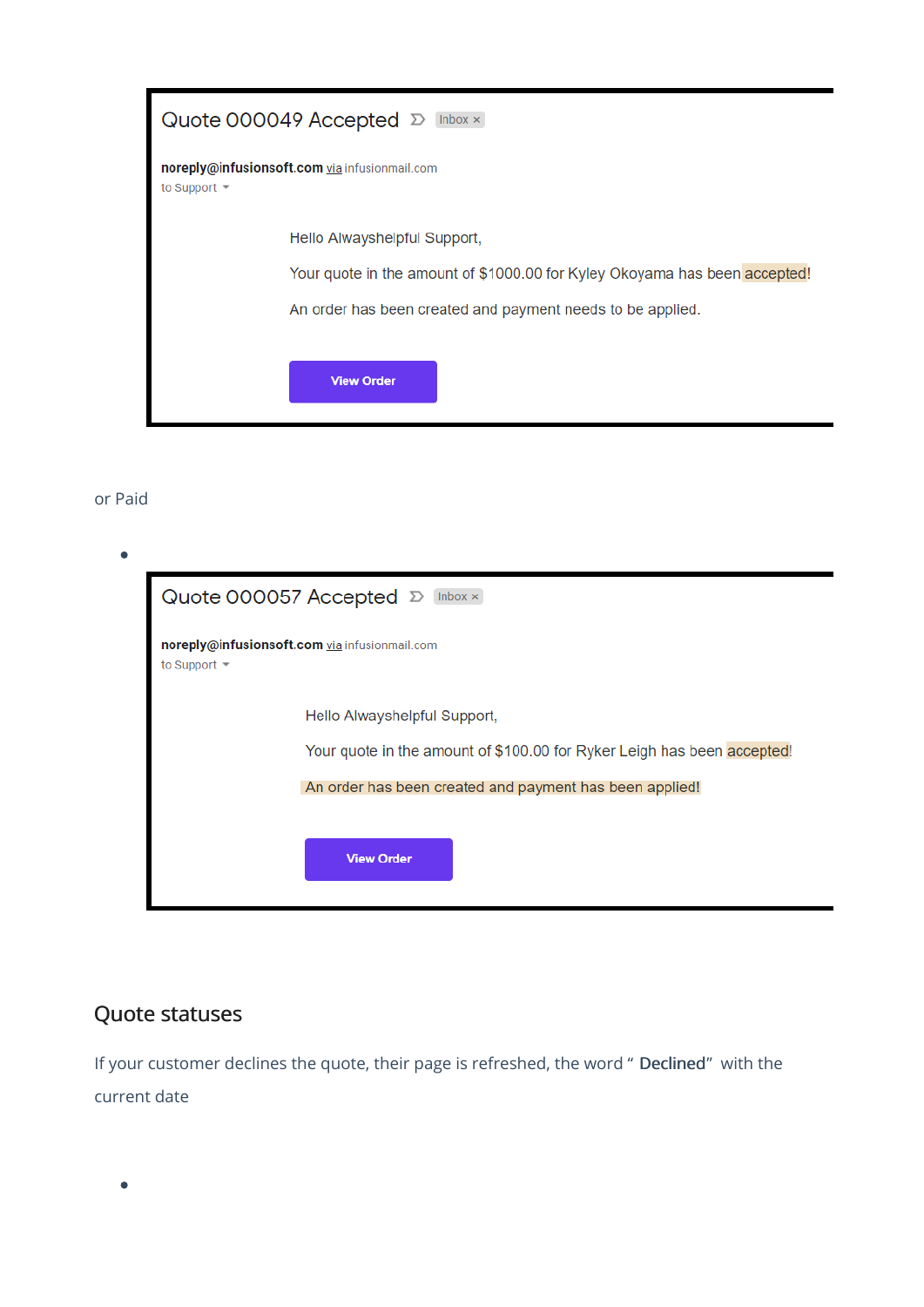

If your customer accepted the quote, they will see the word " Accepted" with the current date



If your customer pays immediately, the page is refreshed, and they will see " Quote Paid - Thank you for your payment"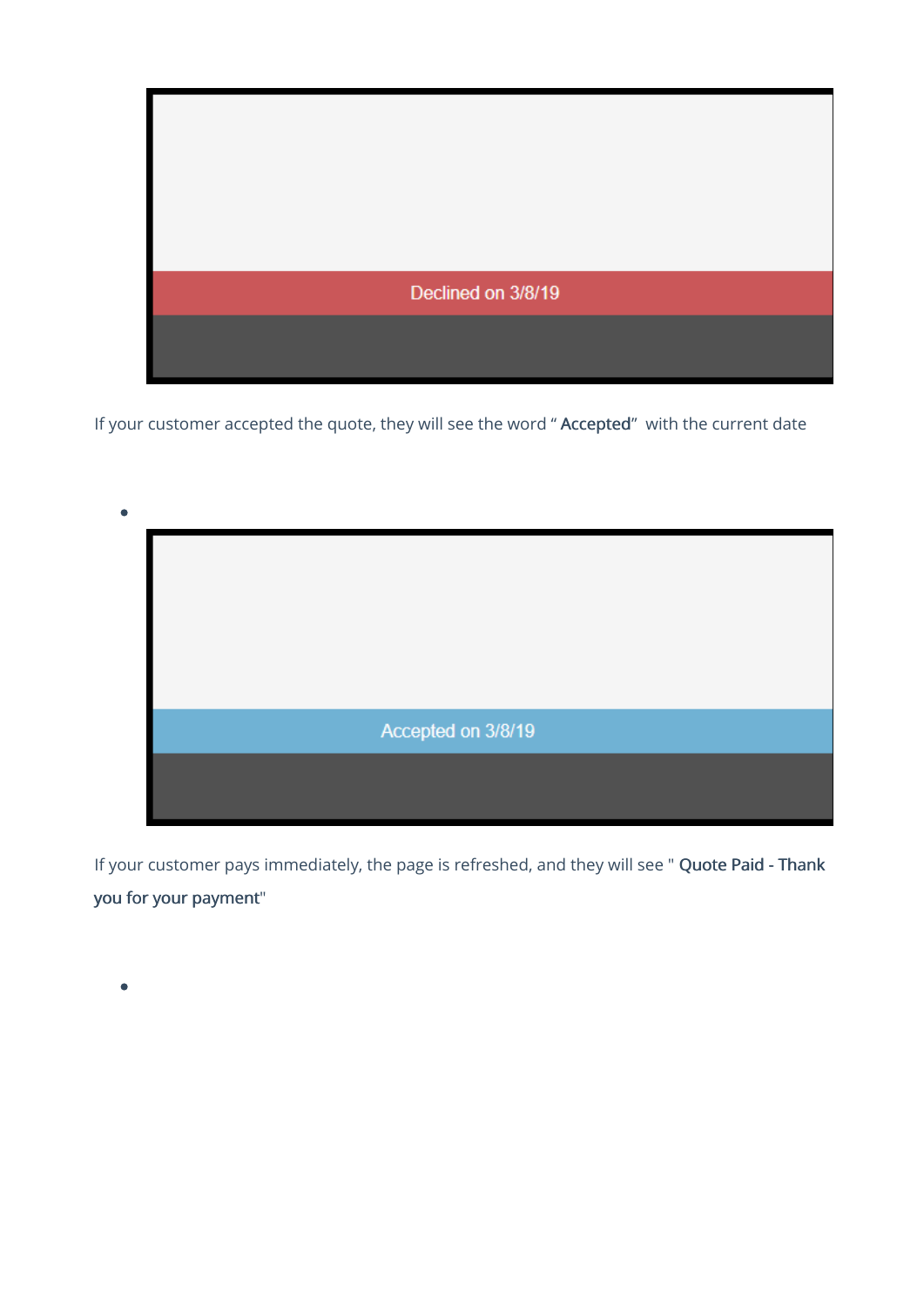# **Quote Paid**

Thank you for your payment!

If your customer views the quote email again, and action has already been taken, then the bottom will display the status type and date of the action i.e. accepted, declined, and paid



Accepted quotes are automatically converted into orders, and a balance is created within Infusionsoft by Keap. The payments must be recorded manually.

| <b>Quote Number</b>  |                         | Amount              | <b>Status</b>       |              |        | <b>Status Updated</b> |
|----------------------|-------------------------|---------------------|---------------------|--------------|--------|-----------------------|
| 000055               |                         | \$1,000.00          | <b>O</b> View Order |              | 3/8/19 |                       |
| <b>Recent Orders</b> |                         |                     |                     |              |        | <b>Add Order</b>      |
| Date                 | Link                    | <b>Payment Plan</b> | <b>Status</b>       | <b>Total</b> | Pald   | <b>Balance</b>        |
| 3/8/19               | Order From Quote 000055 | Has A Payment Plan  | No Refund Issued    | \$1,000.00   | \$0.00 | \$1,000.00            |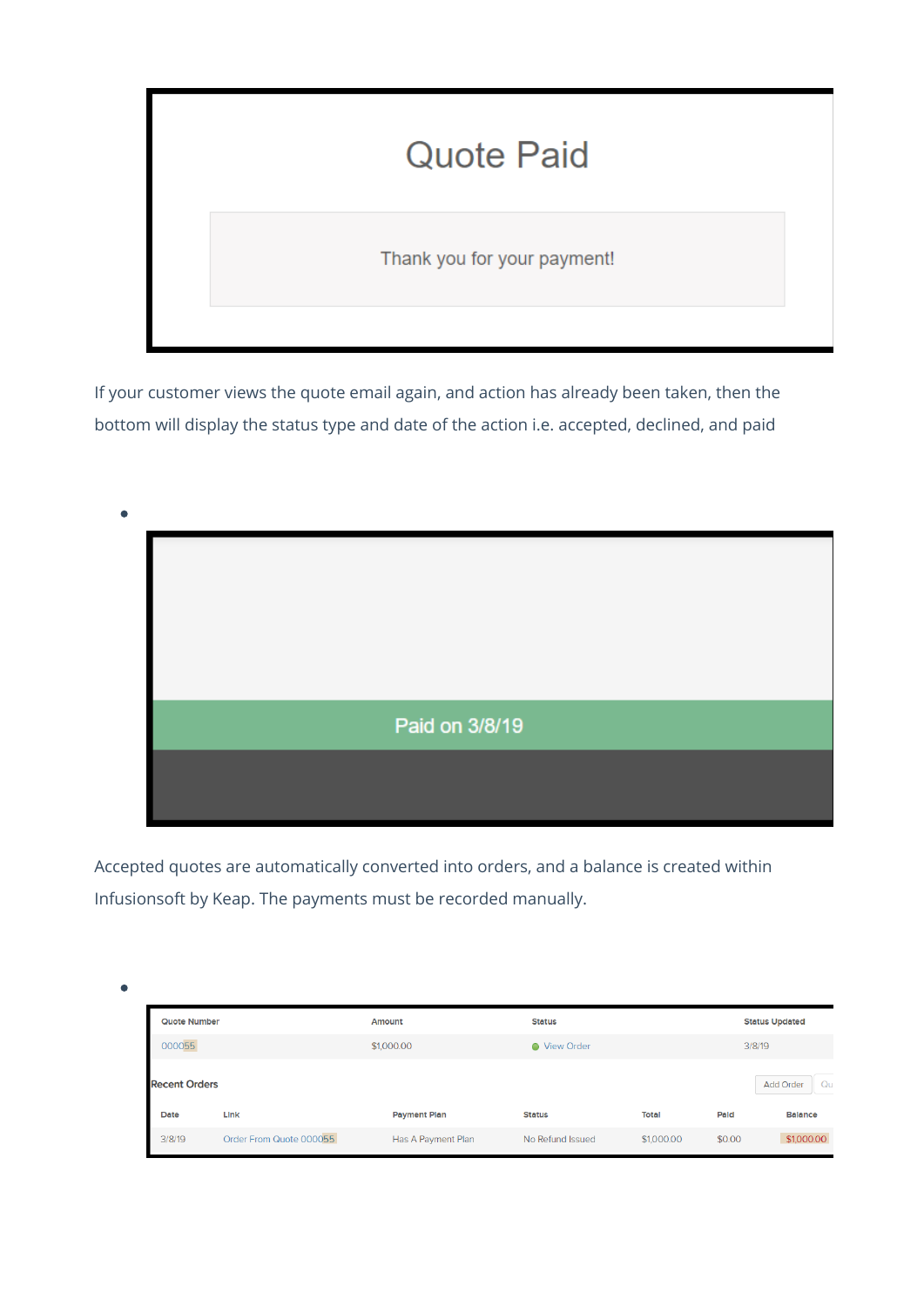Any action taken on a quote will update the status, which include: draft, sent, viewed, declined, and view order.



Note: Once a quote is created, it cannot be deleted and once it is accepted, it cannot be changed. If the quote is declined you can make changes but cannot delete the quote.

# Quote reporting

1. Go to E-Commerce > Reports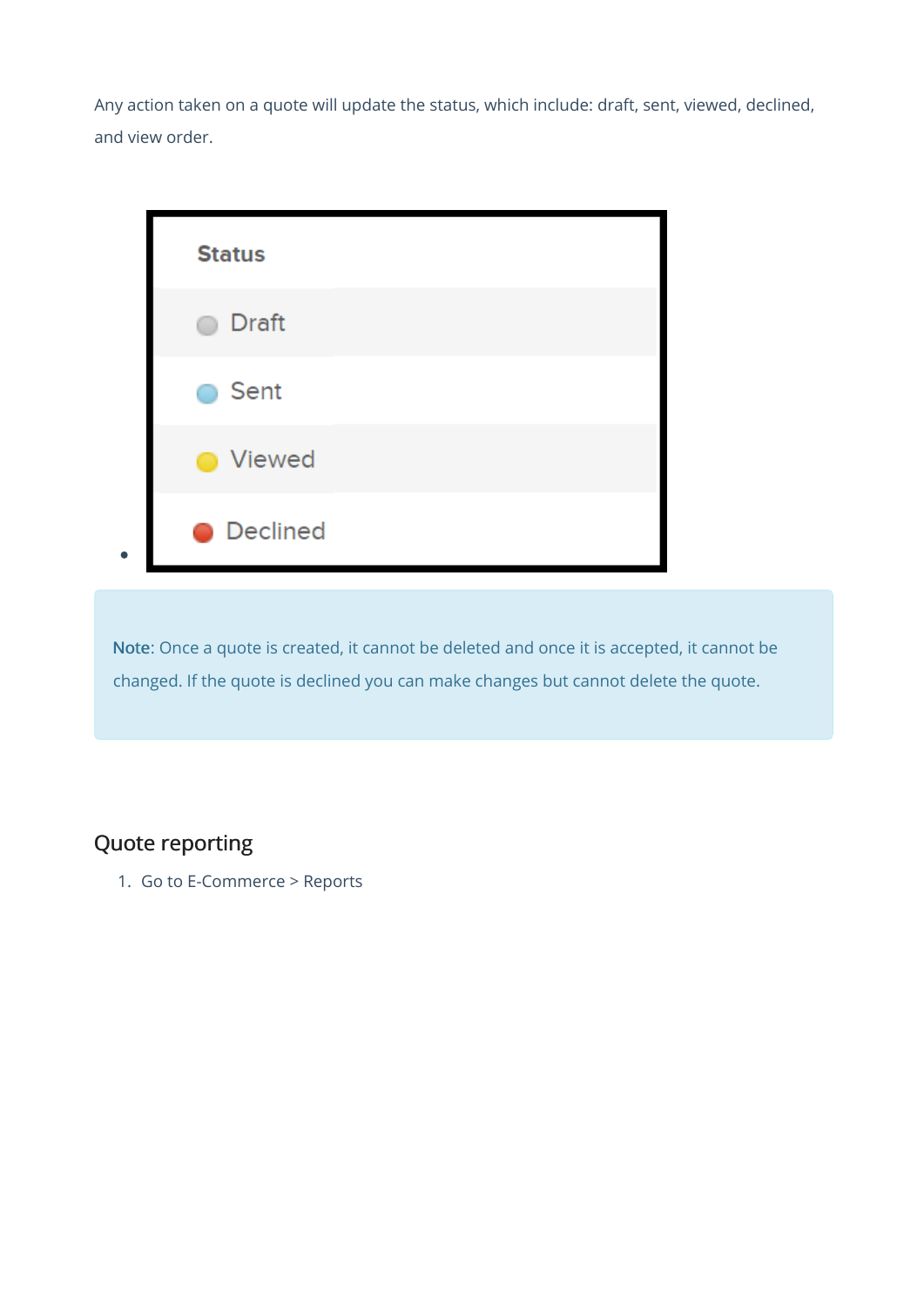| nin           |                          |                        | A 3 ★ # 1 0         |
|---------------|--------------------------|------------------------|---------------------|
| <b>MY NAV</b> | <b>CRM</b>               | <b>MARKETING</b>       | <b>E-COMMERCE</b>   |
| Dashboard     | Contacts                 | Campaign Builder       | E-Commerce Setup    |
| My Day        | Companies                | Email & Broadcasts     | Orders              |
|               | Opportunities            | <b>Lead Generation</b> | <b>Products</b>     |
|               | <b>Referral Partners</b> | <b>Templates</b>       | Actions             |
|               | <b>Visitors</b>          | Legacy                 | Promotions          |
|               |                          |                        | Legacy              |
| Edit          | Reports<br>Settings      | Reports<br>Setting     | Reports<br>Settings |

2. Scroll all the way down to "Quote Status Search"



3. Click "New Search"



### Search Criteria

- Quote Id
- First Name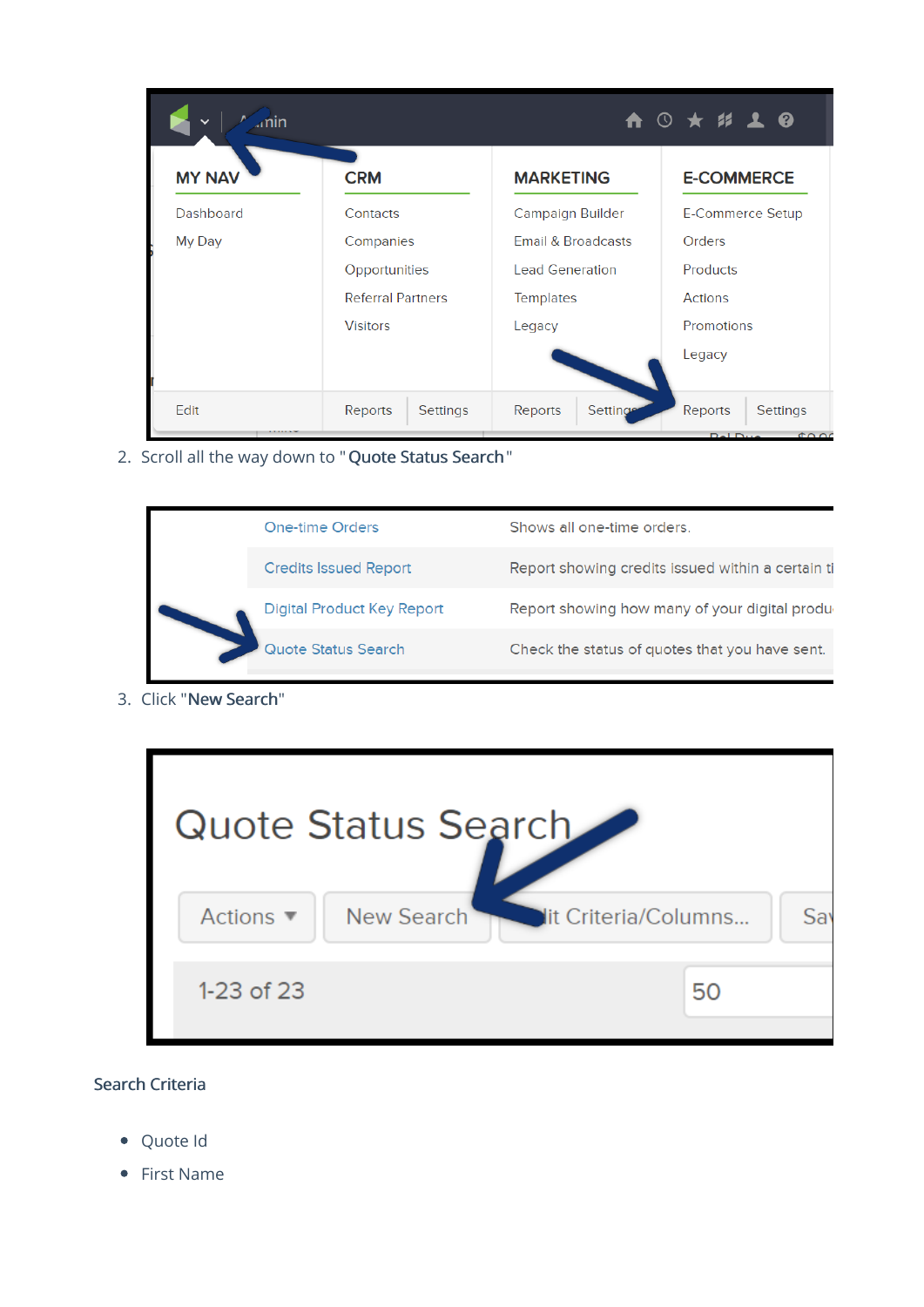- Last Name
- Quote Status
- Total
- Quote Sent Email

| <b>Quote Status Search</b> |                                                                                                     |    |  |  |  |
|----------------------------|-----------------------------------------------------------------------------------------------------|----|--|--|--|
| Search                     | Columns                                                                                             |    |  |  |  |
| <b>Search Criteria</b>     |                                                                                                     |    |  |  |  |
| Quote Id                   |                                                                                                     |    |  |  |  |
| <b>First Name</b>          |                                                                                                     |    |  |  |  |
| <b>Last Name</b>           |                                                                                                     |    |  |  |  |
| Quote Status               | contains any                                                                                        |    |  |  |  |
|                            | <b>Draft</b><br>Sent<br><b>Viewed</b><br><b>Accepted and Unpaid</b><br>Accepted<br>Declined<br>Paid |    |  |  |  |
| Total                      | $$$ -<br>0.00<br>0.00                                                                               | \$ |  |  |  |
| Quote Sent Email           |                                                                                                     |    |  |  |  |
| Search                     | <b>Reset Filters</b>                                                                                |    |  |  |  |

Note: Quote Sent Email - regardless of what email the quote was sent to, it will ALWAYS be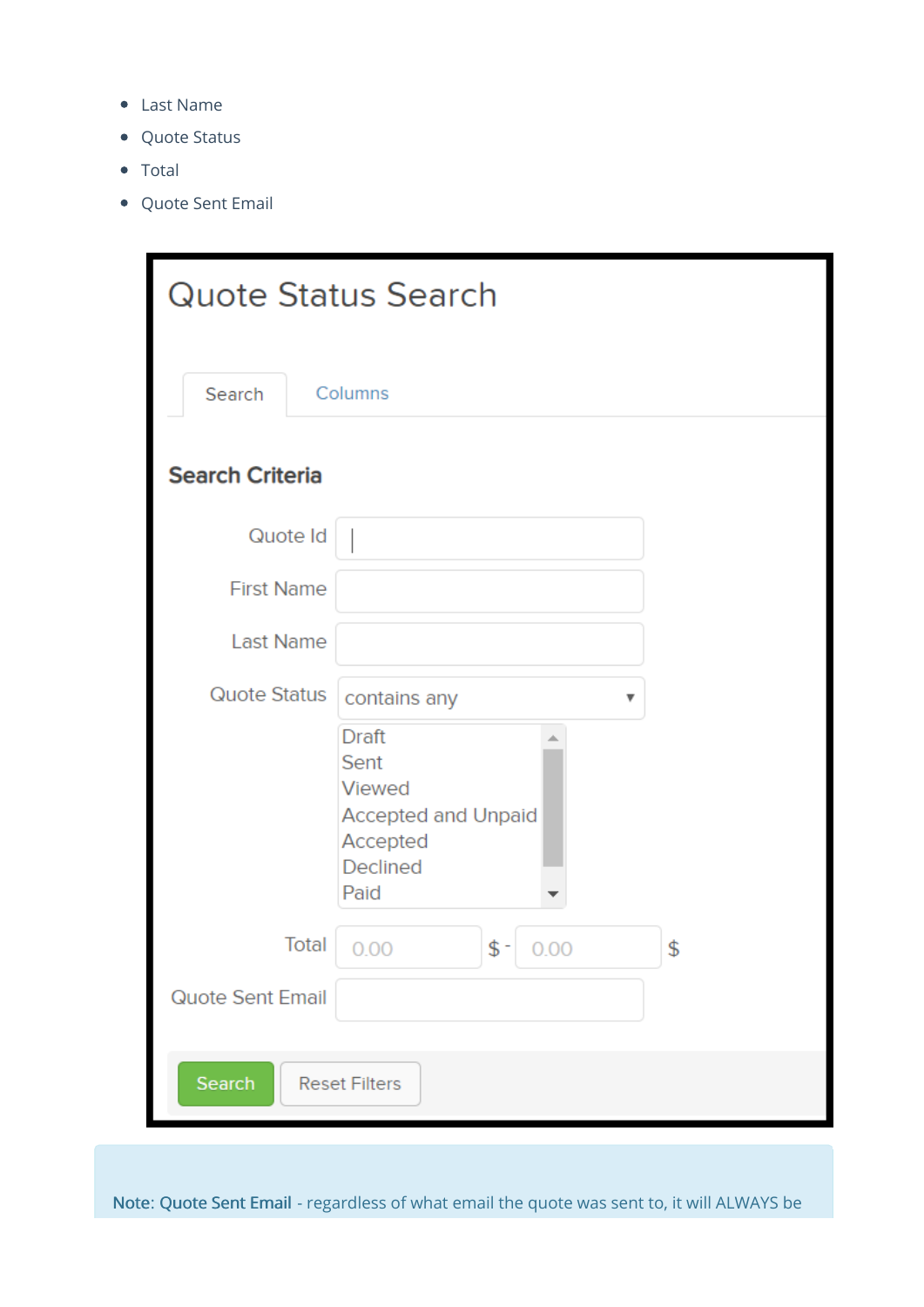### associated with the contact record the quote was sent from.

| <b>Contact Name</b> | <b>Sent to emails</b>       |
|---------------------|-----------------------------|
| Zac Leight          | DonTSmith@alwayshelpful.org |
| <b>Mike Fusion</b>  |                             |
| <b>Mike Fusion</b>  | mike.fusion@yahoo.com       |

#### Columns Available Fields:

- Title
- Contactid
- Total
- $\bullet$  Status
- Sent to emails
- Quote Id clicking will open a new window with the quote preview
- Contact Name
- First Name
- Last Name